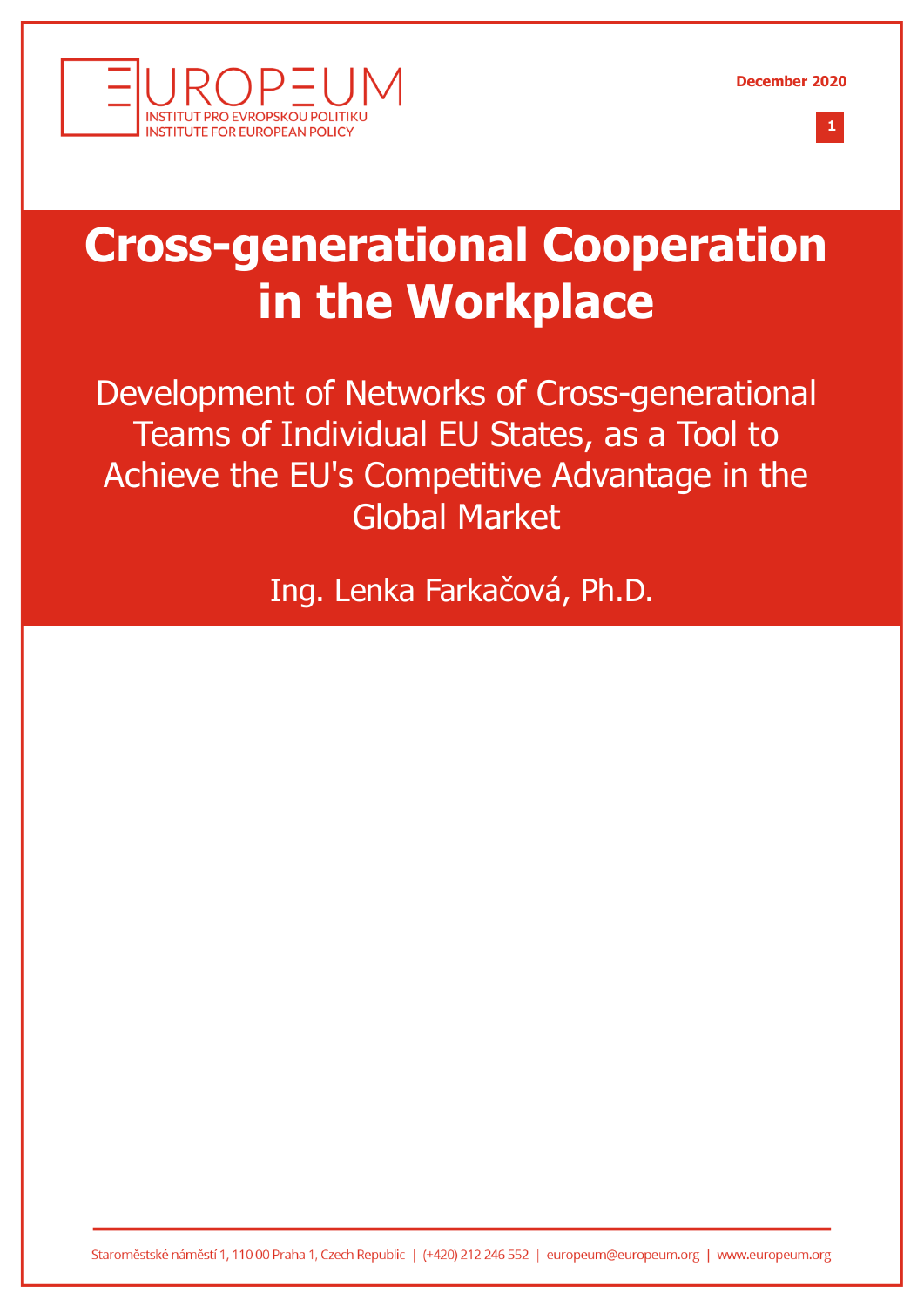

**2 %**

## Abstract

The innovative potential of EU countries is mainly influenced by expanding automation, robotization and digitization, as well as demographic developments and advancing globalization. These trends bring with it a complex and structured system of changes associated with several human activities, including the labour market. Transmission of the so-called tacit knowledge is becoming a key area as well as the follow-up ability to cooperate between individuals. Because of ageing population in selected countries, for instance in the Czech Republic, Italy, Slovakia and Germany, cross-generational cooperation can seem like an essential new skill in the contemporary world. It is important to say that the issue of population ageing is a crucial problem throughout the EU. Over past 10 years, the European Union Member States have seen an increase of Old Age dependency ratio (% of the population aged 65 years or more relative to the population aged 15-64 years) by an average of more than 4 pp. (EUROSTAT, 2020). For instance, according to the data from Eurostat, the figure was 25 % in 2005 and 29 % in 2015. For this reason, the aim of the analysis is to demonstrate the importance of cross-generational cooperation as a present and future ability of individuals in the labour market and to find out how their networks could be developed.

## Keywords

Labour market, cross-generational cooperation, competitive advantage.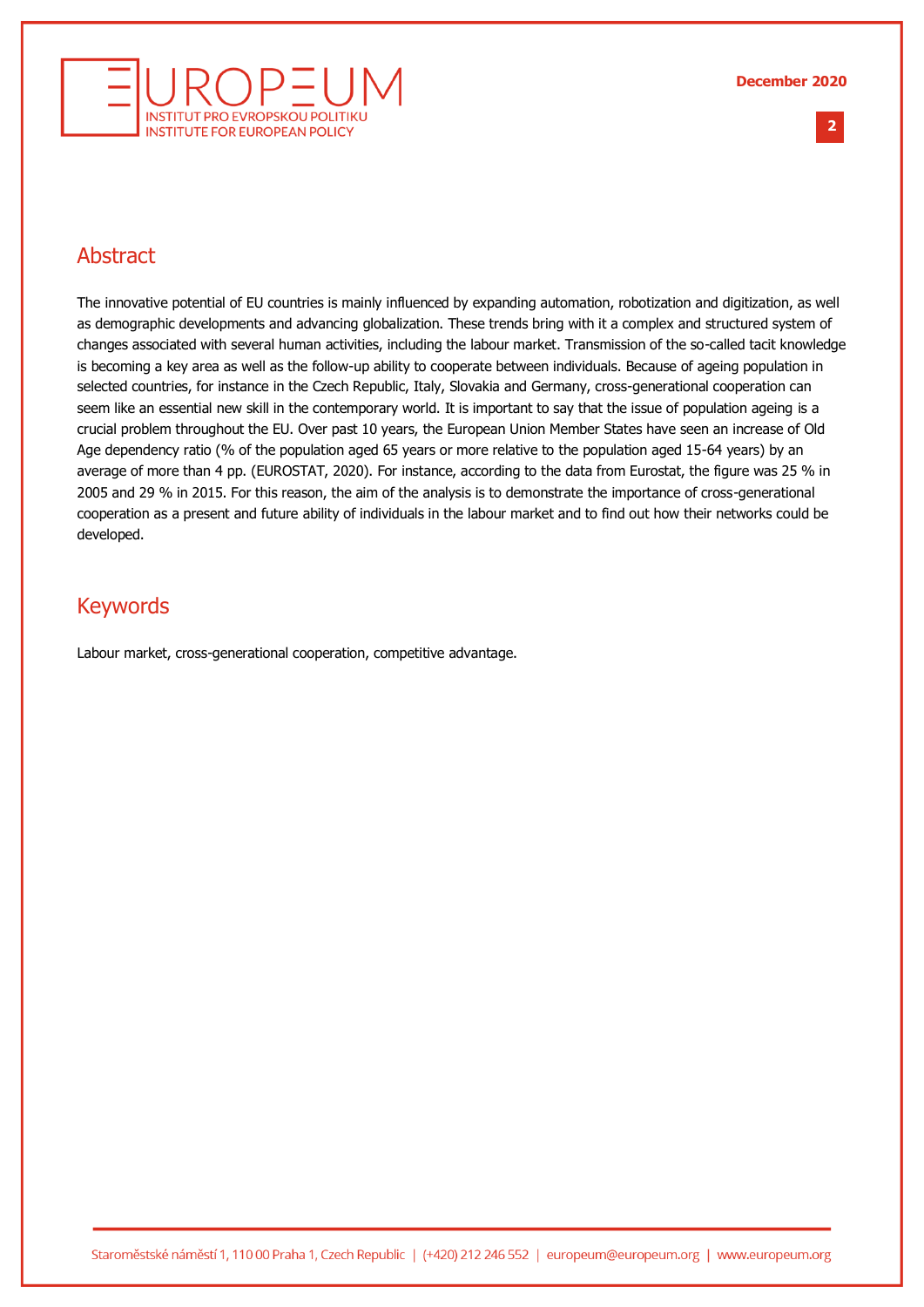

 $3<sup>1</sup>$ 

## Contents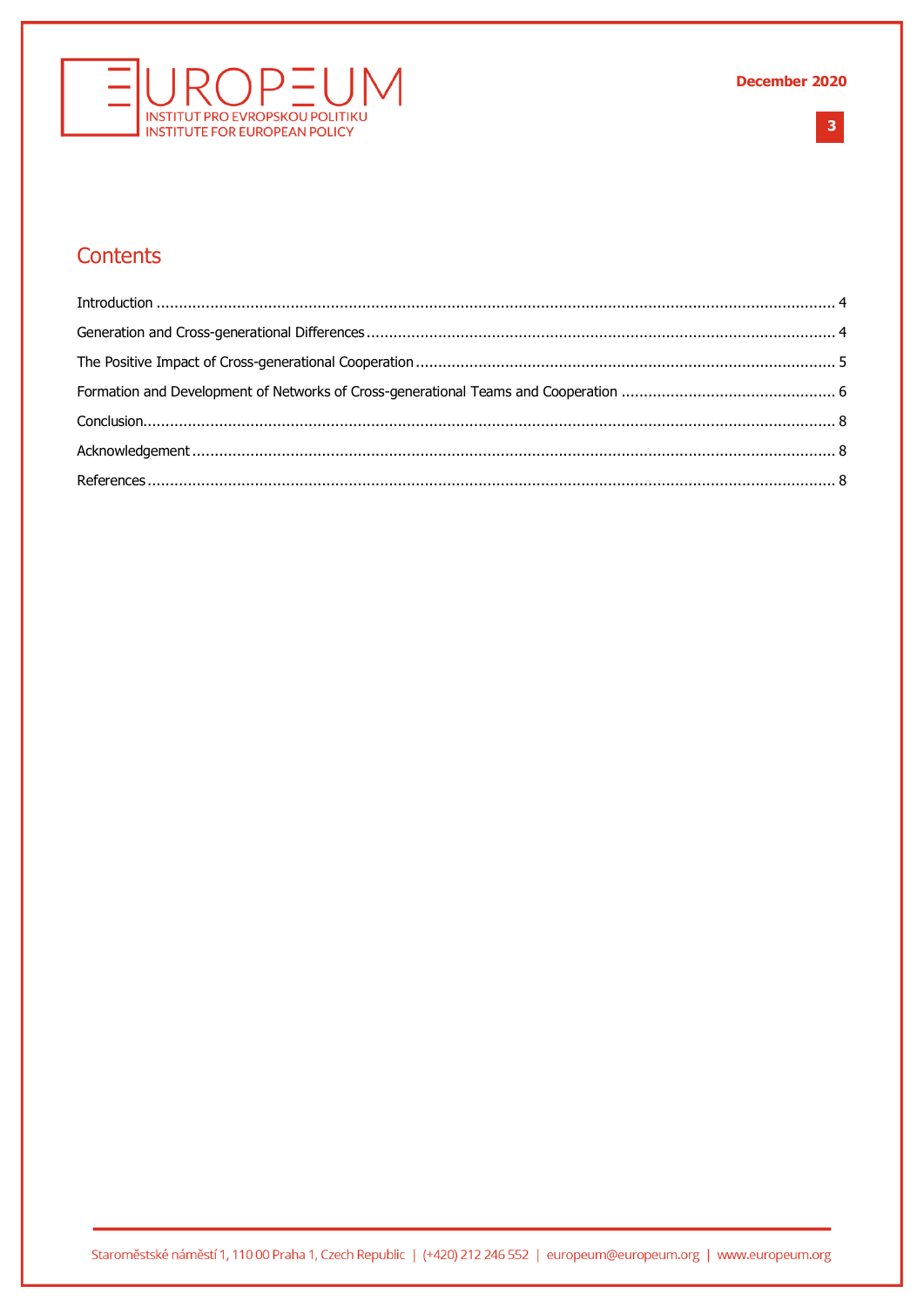

#### **4 %**

## <span id="page-3-0"></span>**Introduction**

Identifying and retaining employees with high potential and developing their talents for the benefit of the individual is especially important in order to be globally competitive. However, there is a situation where there are several specialized tools for identifying and developing employees, but the size of the population from which potential employees can be recruited is shrinking.

The decrease in the proportion of economically active population is a consequence of population ageing. For instance, prominent scholars within the field of employment issues (Vogler-Ludwig and Düll, 2013) warn against the shortage of workforce in the labour market in Germany since 2013. Rainer Strack warns against the German workforce crisis in 2030. The so-called workforce crisis will be caused by a lack of employees. According to Strack's prediction, more than 8 million employees will be missing in 2030 (Strack, Rainer, 2014). It is useful to note that the above-mentioned aspects are not valid only for Germany, but for most EU countries as well as for non-EU countries e.g. Japan.

What could help countries to deal with the issue of the current and future shortage of people in the labour markets? "The migration of workers<sup>1</sup>" is a simple answer from many employers (Confederation of Industry of the Czech Republic, 2019). Disregarding statements like this, it is appropriate to find long-term solutions, e.g. in the form of cross-generation cooperation and partnerships teams.

## <span id="page-3-1"></span>Generation and Cross-generational Differences

Firstly, it is necessary to define the concept and meaning of the word "generation." Across the professional community, the concept of generation is understood as a group of people of approximately the same age, socialized at a similar time and its members thus be inferred to share a similar way of thinking and lifestyle (Levickalité, 2010). Although we can name many generations (for instance: Generation X, Y, Baby Boomers), in practice it is not always clear who is the representative of a particular generation. Besides, if we include an individual in a particular generation, there may not be a guarantee that his/her values, behaviour, or demands will be the same to others of that generation too.

Therefore, the following definition of cross-generational cooperation in the workplace is:

"cross-generational cooperation occurs on the assumption that employees with an age gap of at least 20 years work in the workplace."

#### (Říhová, Písař, Havlíček, 2019).

In the case of an age difference of 20 years, it can be presumed that these two workers are not of a similar age in terms of working life experience, but also have not been socialized at a similar time, and it can, therefore, be concluded that there will be differences in their way of thinking and lifestyle. At an age difference of more than 20 years, we can talk about crossgenerational cooperation.

 $1$  Recruiting workers from foreign countries, i.e. legal migration is frequently discussed across EU countries. Legal migration brings with it several unexplained questions and consequences. For instance, the influence of migration on income inequality and the average quality of worker-firm matches are still ambiguous (Inga Heiland and Wilhelm Kohler, 2018). Besides, recruiting employees from neighbouring countries can lead to a shortage of workers in those countries from which workers migrate.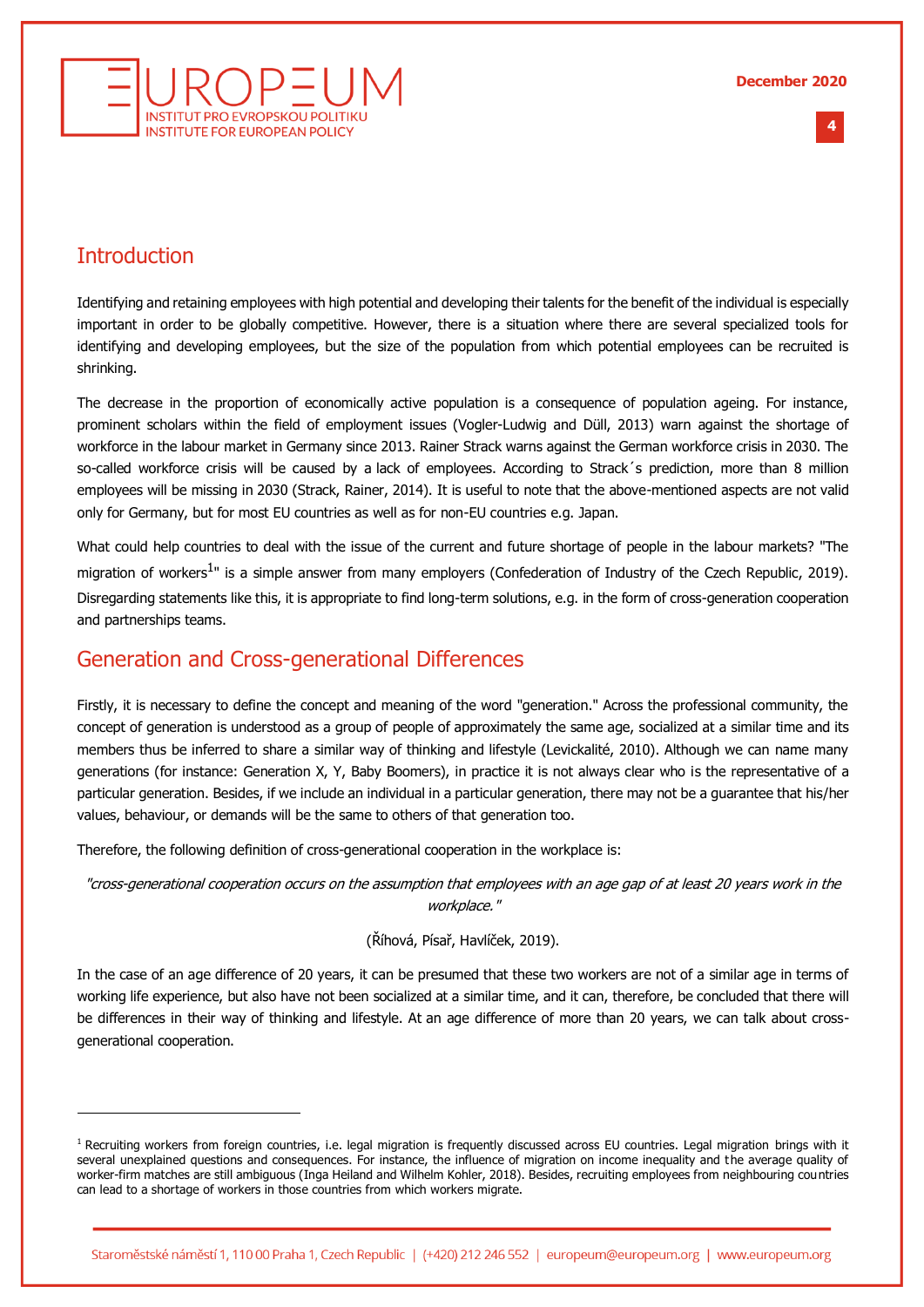



## <span id="page-4-0"></span>The Positive Impact of Cross-generational Cooperation

Cross-generational cooperation is not automatic, it requires personal involvement, negotiation skills among all stakeholders and its full contribution can only be seen after a longer period of cooperation.

Cross-generational cooperation brings positive benefits which can be divided into four perspectives:

- positive impact on organizations (companies),
- positive impact on individuals (employees),
- positive impact on the labour market and economy,
- positive impact on competitiveness of the whole EU from a global point of view.

### A Positive Impact on Organizations:

Cross-generational cooperation ensures the **long-term stability** of organizations. Thanks to the cooperation of more generations, the company can ensure the strategic **transmission of tacit knowledge**. Tacit knowledge is highly personal, context-specific, and it is difficult to formalize, communicate or transfer from one person to another by the process of writing or verbal expression. Tacit knowledge is not captured by language or mathematics, it is difficult to reduce it to writing, and it is made up of mental models, values, beliefs, perceptions, insights and assumptions (Nonaka, 1991).

Tacit knowledge, which is tied to a specific individual, can be spread primarily during cooperation. Although technology is changing selected aspects of work, the tacit knowledge of the previous generation is still valuable and meaningful.

Another positive impact of cross-generational cooperation in the workplace is **to maximize the innovation potential of an organization/company** (Říhová, Písař, Havlíček, 2019).

In the case of cross-generational teams, it is possible to combine the experience of the oldest generation with the energy of the youngest generation. The indisputable advantage of the youngest generation in the workplace is the ability to implement ideas, often due to the increased ability to use new technologies. By bringing together more generations in one workplace, the ideas of older generations can be implemented by applying the knowledge of the youngest generation. It can bring a brand new innovative solution. It is a typical example of the complementary nature of cross-generational cooperation. This **effect can be used across all sectors, industries and departments**.

#### A Positive Impact on Individuals (employees):

For individuals, cross-generational cooperation can be very energy-consuming and challenging, which is resulting from human nature. Often, it is easier for individuals to reach consensus with colleagues with the same values, who have the same way of behaving and reasoning. On the other hand, the energy invested in building cross-generational cooperation in the workplace can also be greatly beneficial for individuals.

For the youngest generation, this type of cooperation can be beneficial for the acquisition of know-how and hence for professional development and future direction. Representatives of the oldest generation can take advantage of the natural ferocity of the younger generations and to implement more ideas that they would no longer have the energy to implement by themselves. Moreover, working with the younger generation can also have an incentive effect on them. Representatives of oldest generation can realize that the work they have been doing for many years continues and improves. Of course, It is important to emphasize that the youngest generation also brings new skills and competencies (knowledge) from which the

**5 %**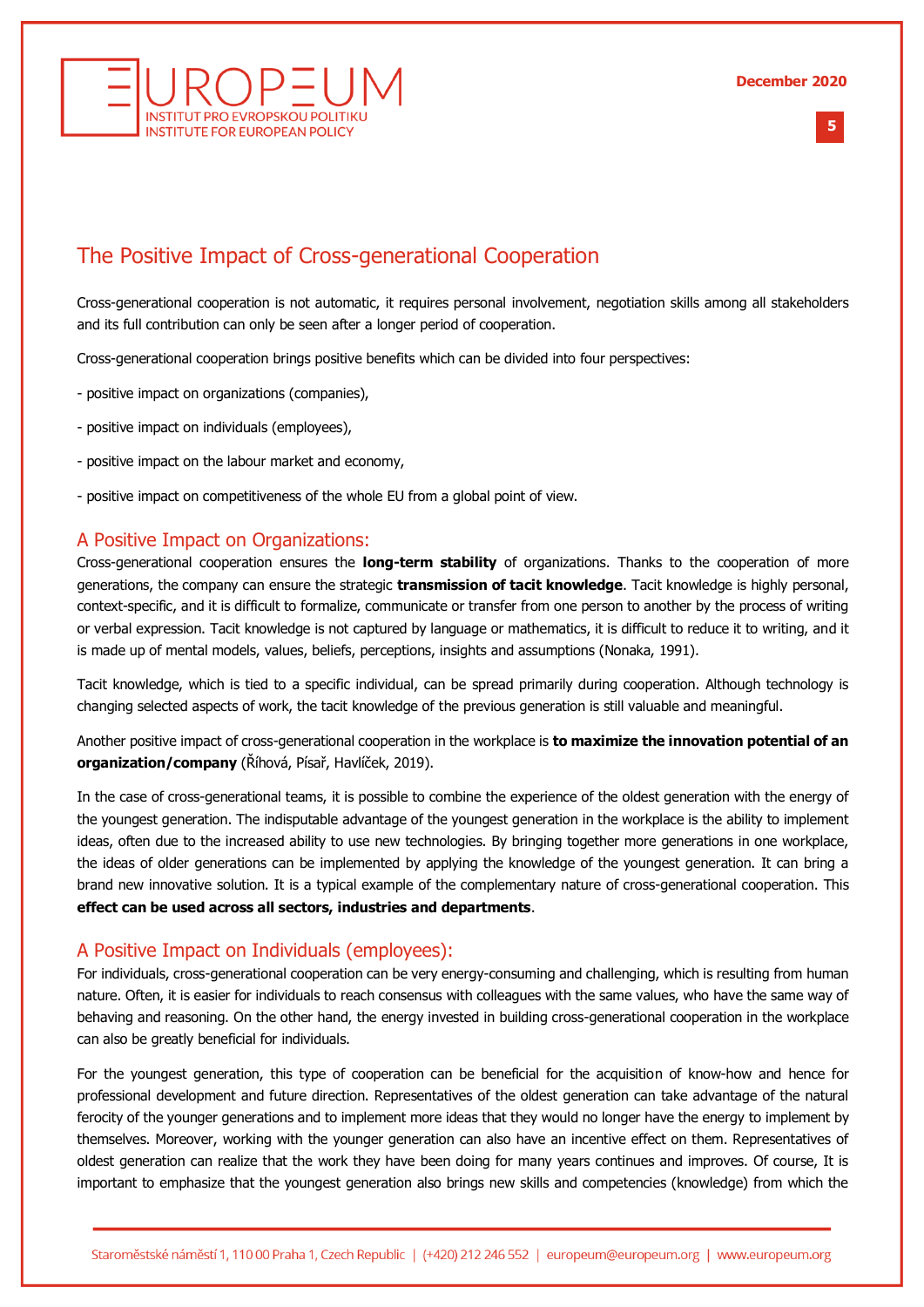

**6 %**

oldest generations can benefit, too. Approach to the partnership between two and more generations can be varied in response to the content of work, industry, or other variables.

The importance of cross-generational cooperation for individuals is confirmed by the great interest in the mentoring program of the Czech Management Association called "XY - Transfer", within which targeted mentoring between generations X and Y takes place through the creation of temporary mentor-mentee tandems (Czech Management Association, 2020).

### Positive Impact on Labour Market and Economy of the Country:

Using the potential of cross-generational cooperation in companies can lead to the greater innovation potential of these companies, as well as to increase of their revenues. This can also bring a positive impact on the economy in which the company operates (GDP growth, stabilization of the labour market, higher levels of sustainability). It should be the interest of the government to enhance cooperation capabilities and abilities of individuals.

#### Positive Impact of Cross-generational Cooperation on Competitiveness of the Whole EU:

Application of cross-generational cooperation by EU countries can lead not only to economic growth of these countries but also to common (multiplied) potential of the whole EU in the global market. If networks of cross-generational cooperation could be selected not only within individual countries, but across EU countries, the EU could achieve global competitiveness.

# <span id="page-5-0"></span>Formation and Development of Networks of Cross-generational Teams and **Cooperation**

It is a challenge to find a way how to support cross-generational cooperation and the formation of such kind of teams. For this reason, the main challenges and recommendations for individual participants can be found below.

#### The Role of Employers is

- 1. To build **trust** and **corporate culture,** which will lead to formatting cross-generation teams.
- 2. To ensure **sufficient level of soft-skills** of all employees, which can lead to transfer of tacit-knowledge.
- 3. The development of using **digital platform** (it is very topical especially nowadays when humans need to cooperate without fear of possible transmission of diseases for instance COVID-19).
- 4. Last, but not least to ensure a **fair reward** for the performance.

#### The Role of Government and the State

- 1. To create programs of **reskilling across sectors,** which are needed for cross-generational cooperation. For instance: technical skills for seniors.
- 2. **To take over the role of a role model** in cross-generation cooperation to verify and show that cross-generation cooperation in workplace is beneficial for all participants. Cross-generational teams can be used in ministries and other institutions.
- 3. To set up **pilot programs** and support cross-generation teams in companies. It is important to emphasize that the aim of programmes should be only the cross-generational cooperation itself. Programmes should focus on demonstration of positive effects, for instance: increasing performance, transfer of knowledge as well as critical revision of existing practices.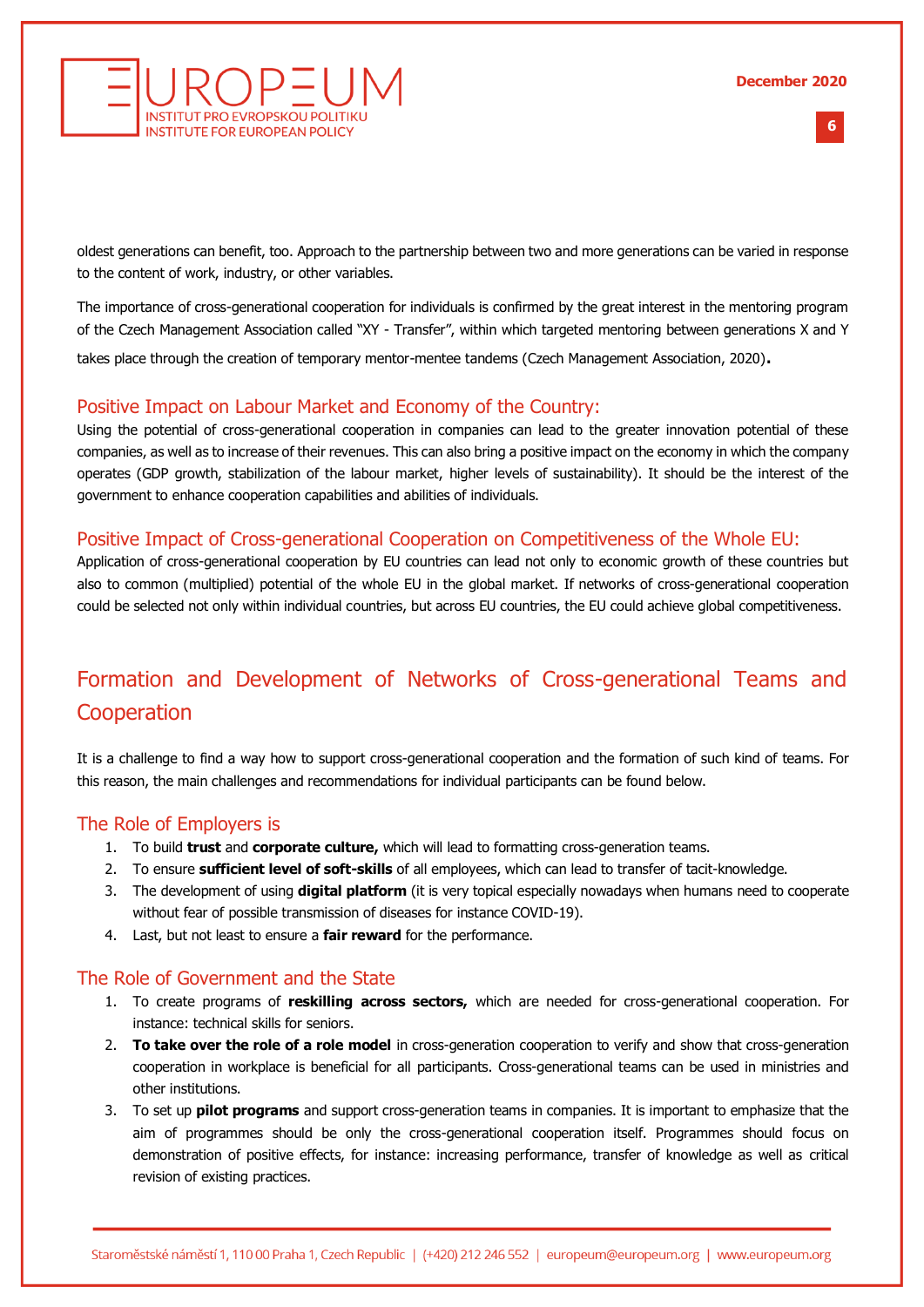#### **December 2020**



**7 %**

- 4. To Revise and update **social systems**, specifically the **pension system**. The setting up of a pension system should motivate the oldest workers to actively participate in the labour market. It is possible to consider tax breaks, income tax rebates or other non-financial support.
- 5. To spread **society-wide enlightenment** of the importance of cross-generation cooperation as well as cooperation in general. The awareness of the usability of cooperation should be taught from an early age (i.e. within primary schools, ...).

For instance, in the Czech Republic, cross-generational cooperation is counteracted by some factors that weaken it, such as the fact that university students are often not led to teamwork and often have no idea of the workings and benefits of teamwork and cooperation. This applies to graduates of universities of economics, but to a large extent, it also applies to graduates of technical schools. The consequence is the difficulty of integrating graduates into company teams in the managerial area, in the area of technical preparation of production and in the management of production itself. Although methodologies for year-on-year cooperation within the education system were developed ten years ago (Dlouhá, Činčera, Jančaříková, Dlouhý and Schollerová, 2010), their implementation still seems unfulfilled.

International cooperation and the creation of good examples of practice from education systems from other countries and teaching methods is therefore crucial. Innovative and emergent practices of teachers´ professional development should be the priority (Riina Vuorikari, 2018).

## The Role of the EU and International Cooperation

- 1. European authorities and their experts could create a framework of cross-generation cooperation across the EU. European authorities have **long-term knowledge and experience of multicultural cooperation**, which can be used.
- 2. To reach EU's competitive advantage in the global market, it is crucial **to support formatting of cross-generation cooperation networks across the whole EU**. Programs like Erasmus + that focus on exchange of employees in companies from different countries can be useful tool.

#### The Role of Employees

1. The success of the whole concept depends on the will of the individuals. On their **willingness** not only to cooperate, but also **to share experiences**. Individuals can be incentivized by demonstration of the advantages and potential of the cooperation itself on practical examples/case studies. At the same time, it is possible to use well-known motivation tools and theories which are applied in business practice and practices of civil servants, for instance, utilization of Vroom's expectancy theory (Baciu, 2017).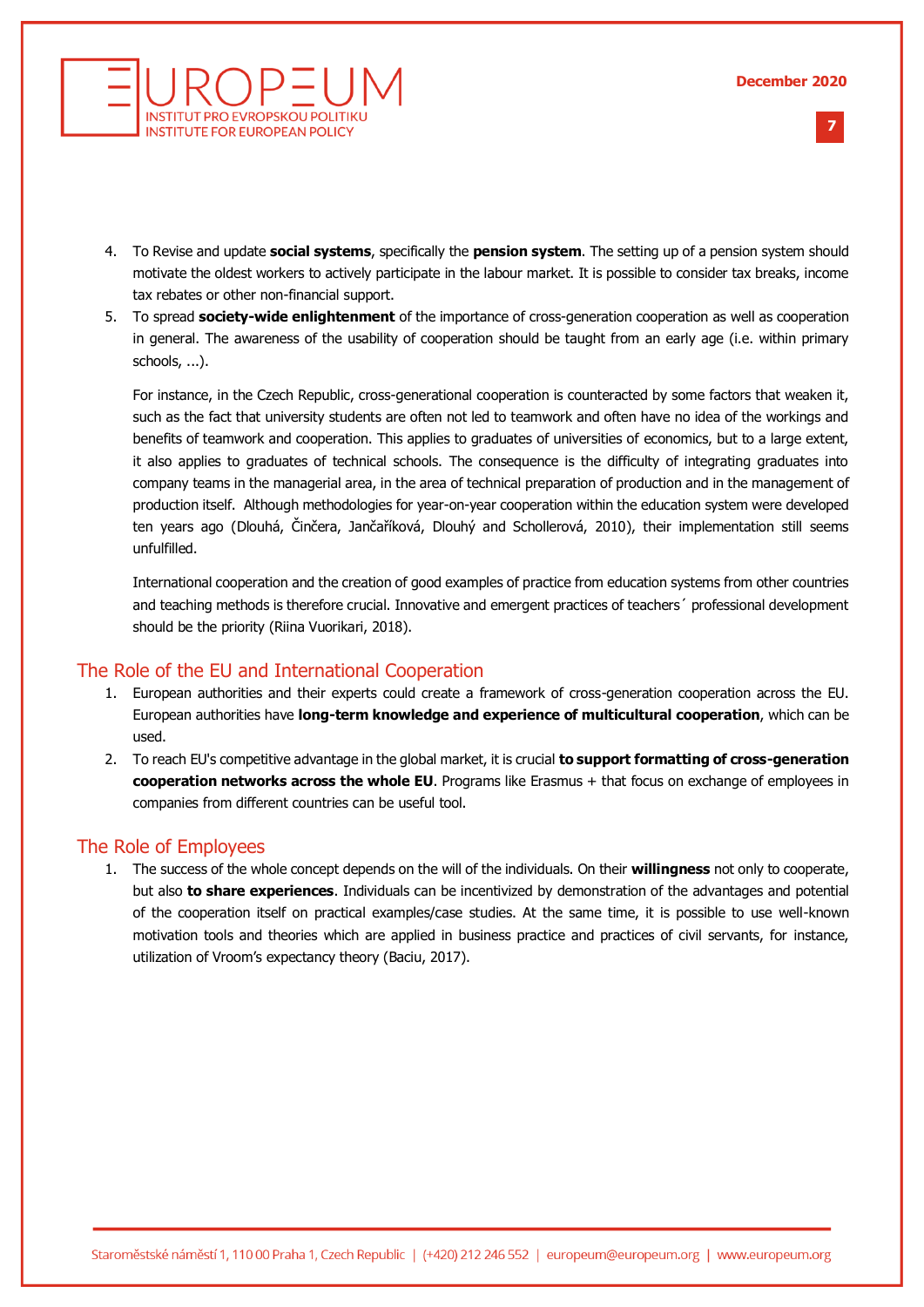

## <span id="page-7-0"></span>**Conclusion**

Human cooperation, as well as cross-generational cooperation, is a challenging issue. This is a process that requires a great deal of patience. This effort seems to be one of the important conditions for business success and growth of economies (especially for countries with slowly growing population and with a lack of employees). The above is confirmed by the findings of prominent scholar within the field of cooperation issues, Léna Masson (2017), who confirmed that professional cooperation is a prerequisite for project performance, as well as confirmed the importance of cooperation as such. Although there are many predictions about a significant reduction of jobs due to automation, digitization and robotization, it is important to realize that the capabilities of each organization (as well as countries) still depend on the quality of human factor. The **decision to appeal more to cross-generational cooperation is a strategic decision that can increase the competitiveness and stability of countries as well as of the whole EU in the long term.**

## <span id="page-7-1"></span>Acknowledgement

The analysis has been supported by the EUROPEUM. The analysis could not have been created without kind cooperation with many organizations and institutions. I am especially grateful for cooperation with Sara Baiocco, a researcher from CEPS.

The project was supported by the Ministry of Foreign Affairs of the Czech Republic in the framework of public diplomacy projects within Czech foreign policy and international relations



Ministry of Foreign Affairs of the Czech Republic

The European Commission support for the production of this publication does not constitute an endorsement of the contents which reflects the views only of the authors, and the Commission cannot be held responsible for any use which may be made of the information contained therein.



Co-funded by the Europe for Citizens Programme of the European Union

## <span id="page-7-2"></span>References

Eurostat. (2020). Population: Structure Indicators (data). Retrieved from http://appsso.eurostat.ec.europa.eu/nui/show.do?dataset=demo\_pjanind&lang=en (accessed on November 1, 2020).

Strack, Rainer (2014). "The Workforce Crisis of 2030 — and How to Start Solving it Now" [online]. [cit. 2020-11-06]. Available from: https://www.ted.com/talks/rainer\_strack\_the\_workforce\_crisis\_of\_2030\_and\_how\_to\_start\_solving\_it\_now#t-172973

Confederation of Industry of the Czech Republic (2019). "15 výzev Svazu průmyslu" [online]. [cit. 2020-11-01]. Available from: <https://www.spcr.cz/snem-a-msv-2019/13080-15-vyzev-svazu-prumyslu>

VOGLER-LUDWIG, Kurt a Nicola DÜLL. The German Labour Market in the Year 2030: A Strategic View on Demography, Employment and Education. Bielefeld: W. Bertelsmann Verlag GmbH & Co., 2013. ISBN 978-3-7639-5282-3.

Levickalité, R., (2010). "Generations X, Y, Z: How Social Networks Form the Concept of the World without Borders (The case of Lithuania)". LIMES, 3(2): 170-83.